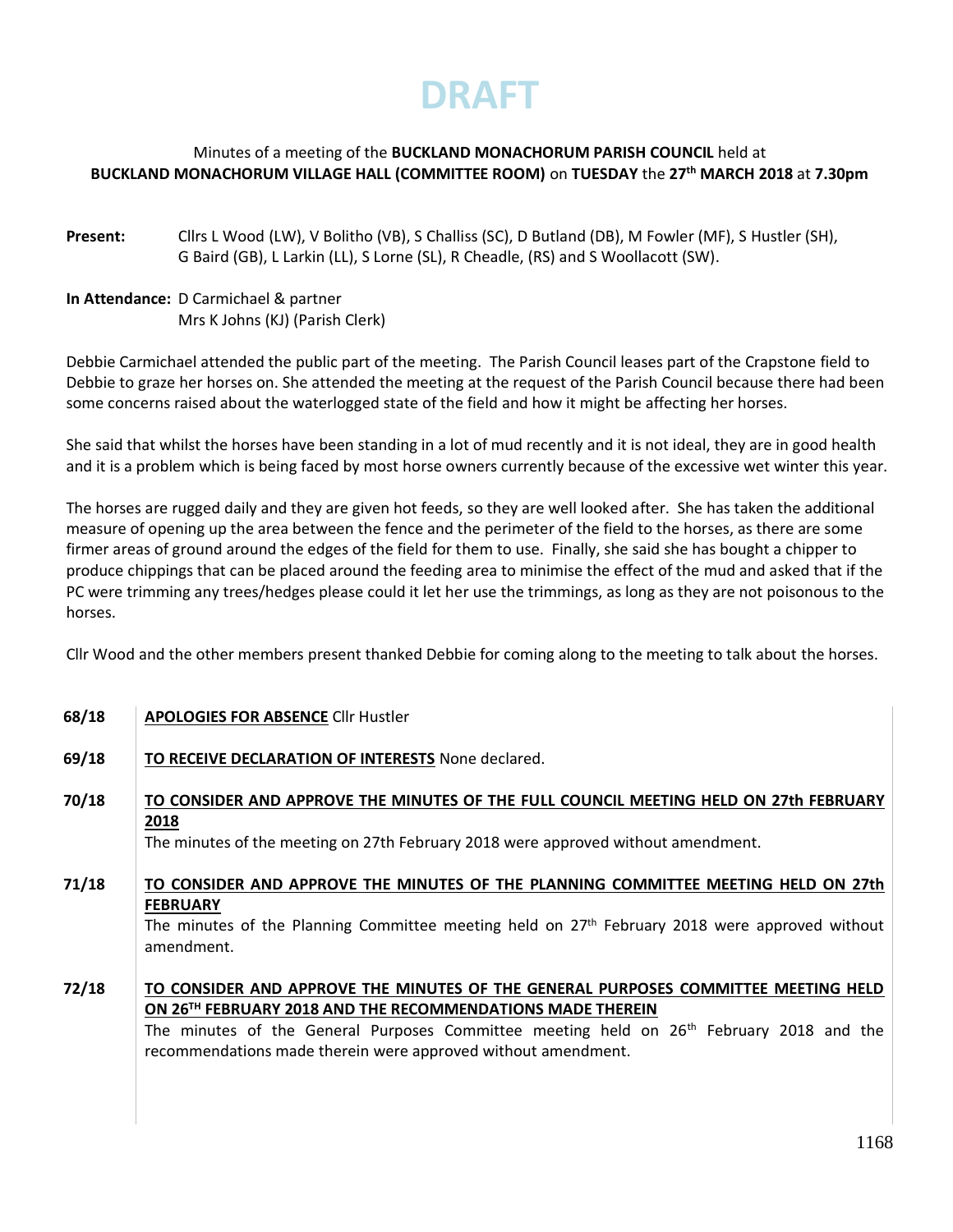**73/18 FINANCE**

| The following receipts were <b>NOTED</b> since the last meeting;<br>i)     |           |          |
|----------------------------------------------------------------------------|-----------|----------|
| <b>Details</b>                                                             |           | Amount   |
| D Carmichael - Field Rent Mar 2018                                         |           | £100.00  |
| Gross Interest on A/C *****2815                                            |           | £6.50    |
| Devon County Council Payment - P3 2017/18                                  | £1450.00  |          |
| The following payments made since the last meeting were AGREED;<br>ii)     |           |          |
| <b>Details</b>                                                             | Ref.      | Amount   |
| Buckland Monachorum Village Hall Hire 10/1/18                              | 102390    | £10.00   |
| S. Challiss - Reimbursement for replacement beech saplings                 | 102394    | £51.00   |
| Dartmoor Commoners Council Subs 2018/19                                    | 102395    | £5.00    |
| K Parriss - BMPC and NP website maintenance                                | 102396    | £235.00  |
| Peninsula Pensions - Mth 11 Emp & Emp'ee payment                           | 102397    | £254.39  |
| Certitude Invoice 15846 & 15758 - Bus Shelter Cleaning                     | 102398    | £72.00   |
| E Pascoe & Sons - Fees for repair to Headstone in closed churchyard 102399 |           | £180.00  |
| P. Downing - trim Leylandii around green shed in cemetery                  | 102400    | £225.00  |
| B Harris - Invoice No.48                                                   | 102501    | £1950.00 |
| B Harris - Invoice No. 49                                                  | 102501    | £175.00  |
| K Johns - Mth 11 Salary                                                    | 102502    | £851.66  |
| K Johns - Admin Mth 11                                                     | 102502    | £231.24  |
| HMRC - Emp & Emp'ee NI & Tax payment - Mth 11                              | 102503    | £86.39   |
| Public Works Loans Board repayment - Cemetery Extension                    | <b>DD</b> | £1647.15 |

## **74/18 REPORTS FROM REPRESENTATIVES TO OUTSIDE BODIES (INCLUDES UPDATES ON WD TAP FUND PROJECTS)**

SW reported to members that the PC's recent application to the TAP fund for grant monies towards the establishment of the Crapstone field wetland project had been approved at the recent Southern Links meeting. The money will be spent on bat and bird boxes as well as paying for works to remove brambles from the site.

DB said that new rules for applications made to the TAP fund will shortly be brought into place and in the next financial year there will be no grant funding for drainage and ditching works.

KJ explained to members that the heated cabinets for the defibrillators funded by the TAP fund will be installed next week outside Clearbrook and Milton Combe Village Halls. After their installation the defibrillators will be installed.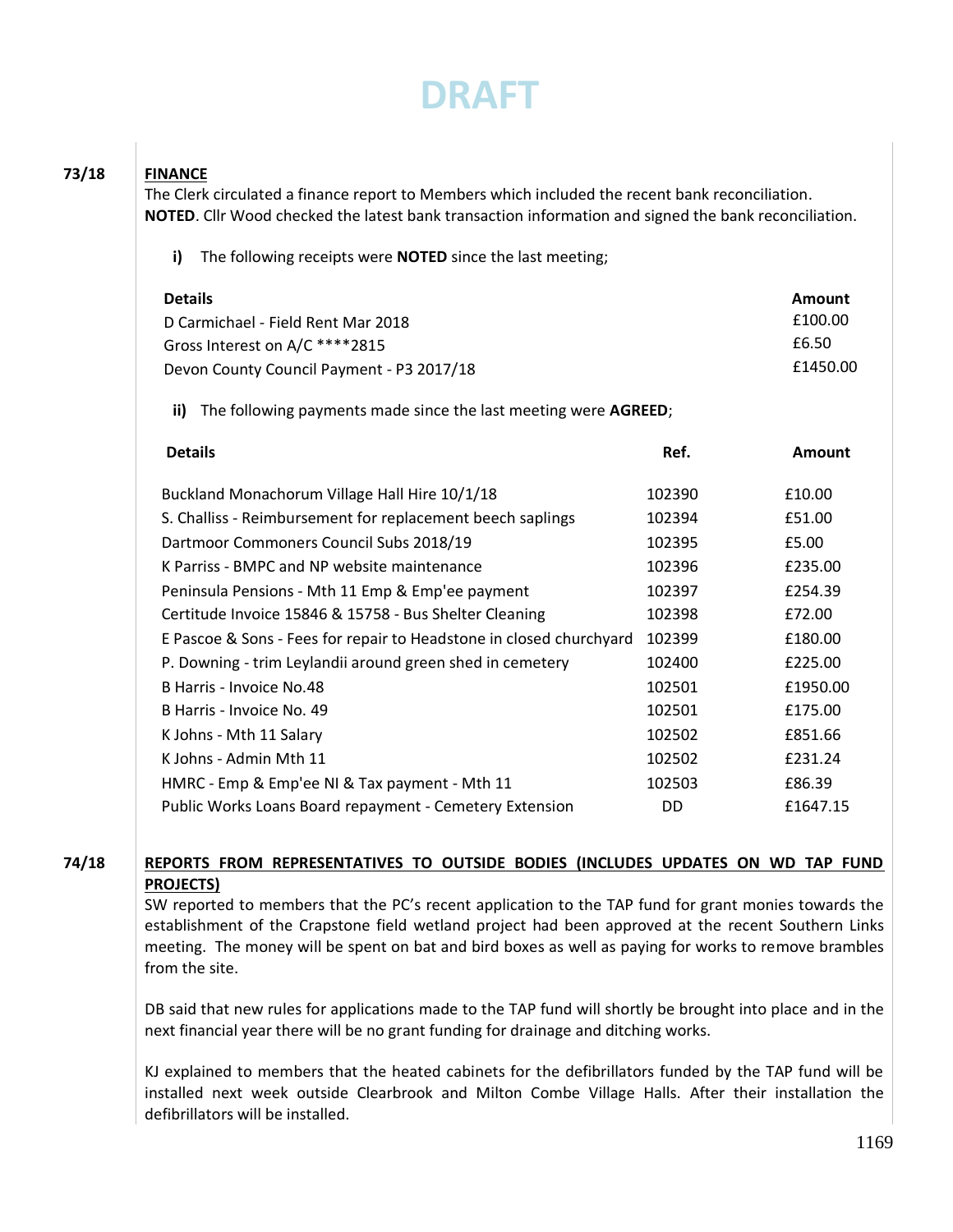### **75/18 TO RECEIVE A REPORT FROM THE WDBC CLLR FOR THE WARD (CLLR CHEADLE)**

RC said that the Buckland Monachorum Neighbourhood Plan is now on hold until after the Joint Local Plan for West Devon Borough, South Hams District and Plymouth City Councils has been approved.

This is because of the recent Planning Inspectorate's decision to allow the development of 22 houses in the parish. The decision has had a knock-on effect on the proposed Neighbourhood Plan because it does not fit with its development criteria. Therefore, it has been agreed that it is better to wait until the JLP is in place before moving the plan ahead, in case there will need to be further changes made.

### **76/18 BMPC COMMUNICATIONS (NEWSLETTERS, SOCIAL MEDIA, PRESS ARTICLES)** None to report.

### **77/18 TO DISCUSS ROAD WARDEN SCHEME (CLLR BAIRD)**

GB explained that they are interested in becoming a Road Warden under the Devon County Council's Road Warden Scheme. They have looked into the criteria and the Parish Council must nominate three people who want to sign up to the scheme. The three individuals will then receive training in how to repair potholes. The main problem with the scheme is that the equipment for carrying out the road repairs is stored at a depot in Ivybridge, which is not easy for the wardens in the Parish to get access to.

LL said that Bere Ferrers Parish Council have already signed up to the scheme and they have their own equipment, which is obviously a lot nearer than Ivybridge. He wondered if it might be possible for the two parishes to team up to facilitate a Road Warden team. GB said that he would investigate further and report his findings at the next meeting.

KJ raised the question about who is a designated Snow Warden following the recent snowfall? Members were unsure about which Councillors were still designated for the role. It was **AGREED** that KJ will contact DCC and find out who is a designated Snow Warden and what the requirement is for being one. They will report back at the next meeting.

**78/18 TO AGREE TO RESURRECT THE HUMAN RESOURCES COMMITTEE, TO AGREE WHICH MEMBERS WILL SIT ON THE COMMITTEE AND TO AGREE A DATE FOR THE NEXT MEETING**

The issue of resurrecting the HR Committee was raised. It was **AGREED** that the Committee will sit and discuss/ make the recommendation as to whether the Parish Clerk will be awarded an annual salary increase this year and in future years. It was **AGREED** that the following members will sit on the Committee for 2018/19; Cllrs Bolitho, Woollacott, Lorne and Larkin.

KJ will email the Committee members with a couple of dates for the meeting to be held on.

### **79/18 TO DISCUSS ARRANGEMENTS FOR THE UPCOMING ANNUAL PARISH MEETING IN APRIL 2018**

The Annual Parish meeting for Parishioners will be held on Wednesday, 18th April at 7.30pm at Clearbrook Village Hall.

Members **AGREED** that RC would speak to West Devon Borough Council to see if they were able to send some representatives to the meeting to talk about current matters, such as the Joint Local Plan, Recycling and Locality matters to offer an advice surgery to Parishioners. KJ will contact Tamar Valley AONB to see if they are able to send someone to provide an update on the AONB's work, the DNPA Ranger and the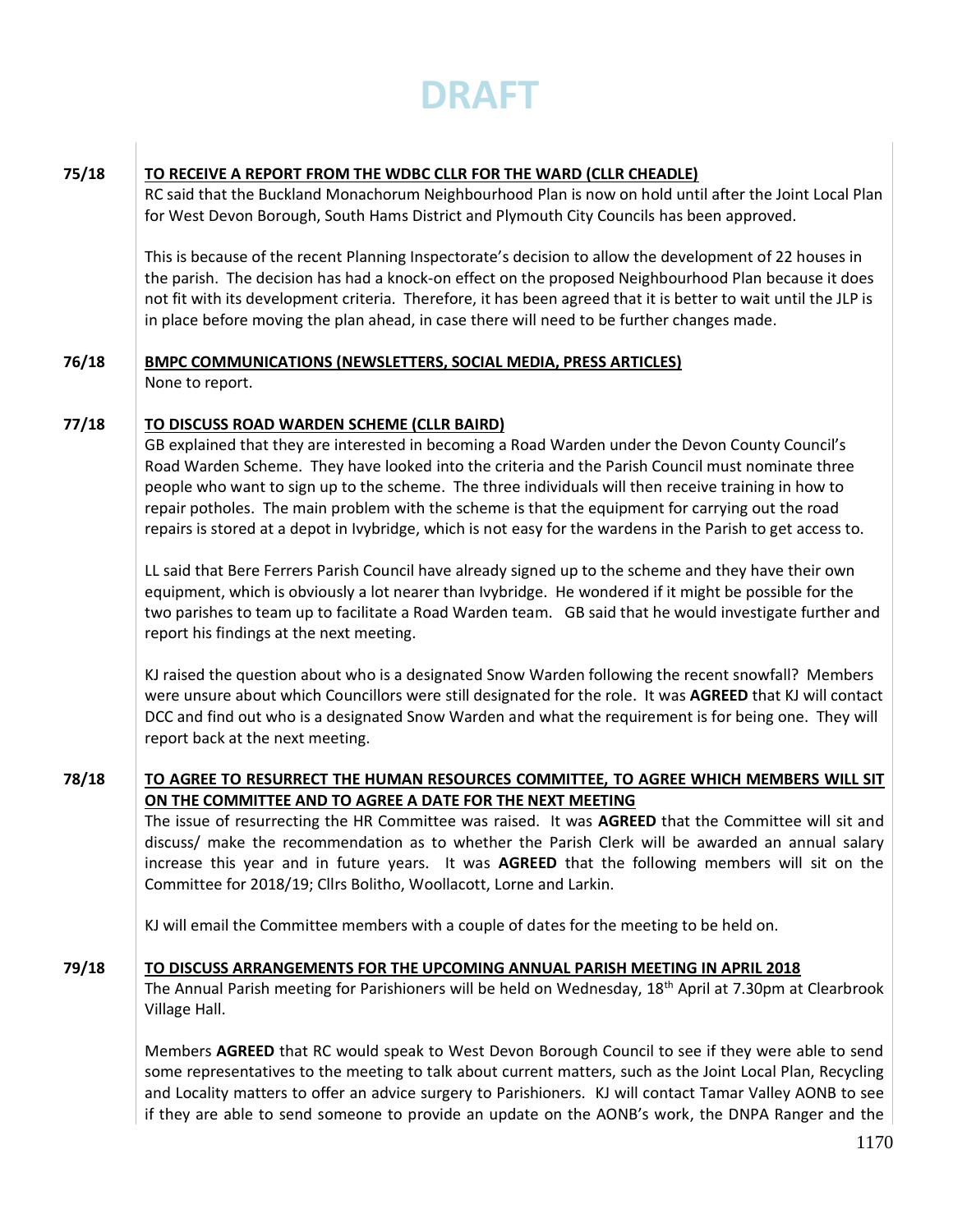|       | DRAFT                                                                                                                                                                                                                                                                                                                                                                                                                                                                                                                                                                                                                                                                                                                                                                                                                                                                                                                                                                                                                                                                                                                                                                                                                    |  |  |  |  |
|-------|--------------------------------------------------------------------------------------------------------------------------------------------------------------------------------------------------------------------------------------------------------------------------------------------------------------------------------------------------------------------------------------------------------------------------------------------------------------------------------------------------------------------------------------------------------------------------------------------------------------------------------------------------------------------------------------------------------------------------------------------------------------------------------------------------------------------------------------------------------------------------------------------------------------------------------------------------------------------------------------------------------------------------------------------------------------------------------------------------------------------------------------------------------------------------------------------------------------------------|--|--|--|--|
|       | PCSO for the area. GB will provide a presentation of the PC's work over the past year.                                                                                                                                                                                                                                                                                                                                                                                                                                                                                                                                                                                                                                                                                                                                                                                                                                                                                                                                                                                                                                                                                                                                   |  |  |  |  |
|       | KJ will send out an Agenda prior to the meeting                                                                                                                                                                                                                                                                                                                                                                                                                                                                                                                                                                                                                                                                                                                                                                                                                                                                                                                                                                                                                                                                                                                                                                          |  |  |  |  |
| 80/18 | TO AGREE TO PURCHASE ADDITIONAL CLOUD STORAGE SPACE AND SOFTWARE<br>The PC has used up all of its current free cloud storage space. It was unanimously AGREED to purchase 1<br>terabyte of cloud storage space for the Parish Council's files. The cost of the storage is £60.00 per annum<br>and includes the up-to-date versions of the word processing and spreadsheet software used to process<br>the PC's documents.                                                                                                                                                                                                                                                                                                                                                                                                                                                                                                                                                                                                                                                                                                                                                                                                |  |  |  |  |
| 81/18 | <b>HIGHWAY MATTERS AND REPORTS OF MINOR REPAIRS</b><br>It was reported that the Devon County Highways representative for the Parish is away on extended leave<br>and in their absence, James Anderton has taken over the role.                                                                                                                                                                                                                                                                                                                                                                                                                                                                                                                                                                                                                                                                                                                                                                                                                                                                                                                                                                                           |  |  |  |  |
| 82/18 | REPORT ON PARISH PATHS (P3) AND OTHER FOOTPATH MATTERS<br>i)<br>To discuss the future maintenance of proposed Yelverton footpaths;<br>The issue of whether the PC would agree to maintain the three proposed footpaths which are<br>associated with the Briar Tor development in Yelverton (under a Section 106 agreement), was<br>discussed. KJ notified members that whilst the PC did not have the power to spend money on the<br>installation of the footpaths, they had the power to pay for the repair/maintenance of them.<br>It was AGREED that the maintenance of the three footpaths to be installed by the Briar Tor<br>developer would be taken on by the Parish Council.<br>SW updated members that the lower step to the kissing gate on Footpath 13 has been repaired. They<br>also queried why DCC paid for the installation of cycle paths, but not footpaths and asked if DCC could<br>help with the cost of installing the proposed Yelverton footpaths. The matter was discussed and it was<br>AGREED that the PC would wait and see the outcome of the discussion between the developer and the<br>landowner before approaching DCC. It was thought unlikely that any funding would be forthcoming. |  |  |  |  |
| 83/18 | <b>GENERAL PURPOSES</b><br>Cemetery:<br>a)<br>Interments and Memorial Work: There have been no interments since the last meeting.<br>i)<br>KJ reported that there is a back log of memorial applications that they will start processing<br>over the following couple of weeks.<br>The second phase of the memorial safety testing in the closed churchyard was carried out<br>on the 24 <sup>th</sup> March. There were no major risks identified. A report will follow.                                                                                                                                                                                                                                                                                                                                                                                                                                                                                                                                                                                                                                                                                                                                                |  |  |  |  |
|       | ii)<br>Pest Control Update: At the time of the memorial testing, it was noted that Rentokil have<br>started baiting the ant infestation in the wrong place (i.e. the closed churchyard). KJ will<br>contact Rentokil and ask them to start baiting in the Cemetery as per the agreement.<br>Mole pest control works start next week in the play park and cemeteries. KJ informed<br>members that the play park will have to be closed whilst the works are carried out.<br>Play parks & Inspections: On the 24 <sup>th</sup> March, 2018 a working party inspected the faults raised at<br>b)                                                                                                                                                                                                                                                                                                                                                                                                                                                                                                                                                                                                                            |  |  |  |  |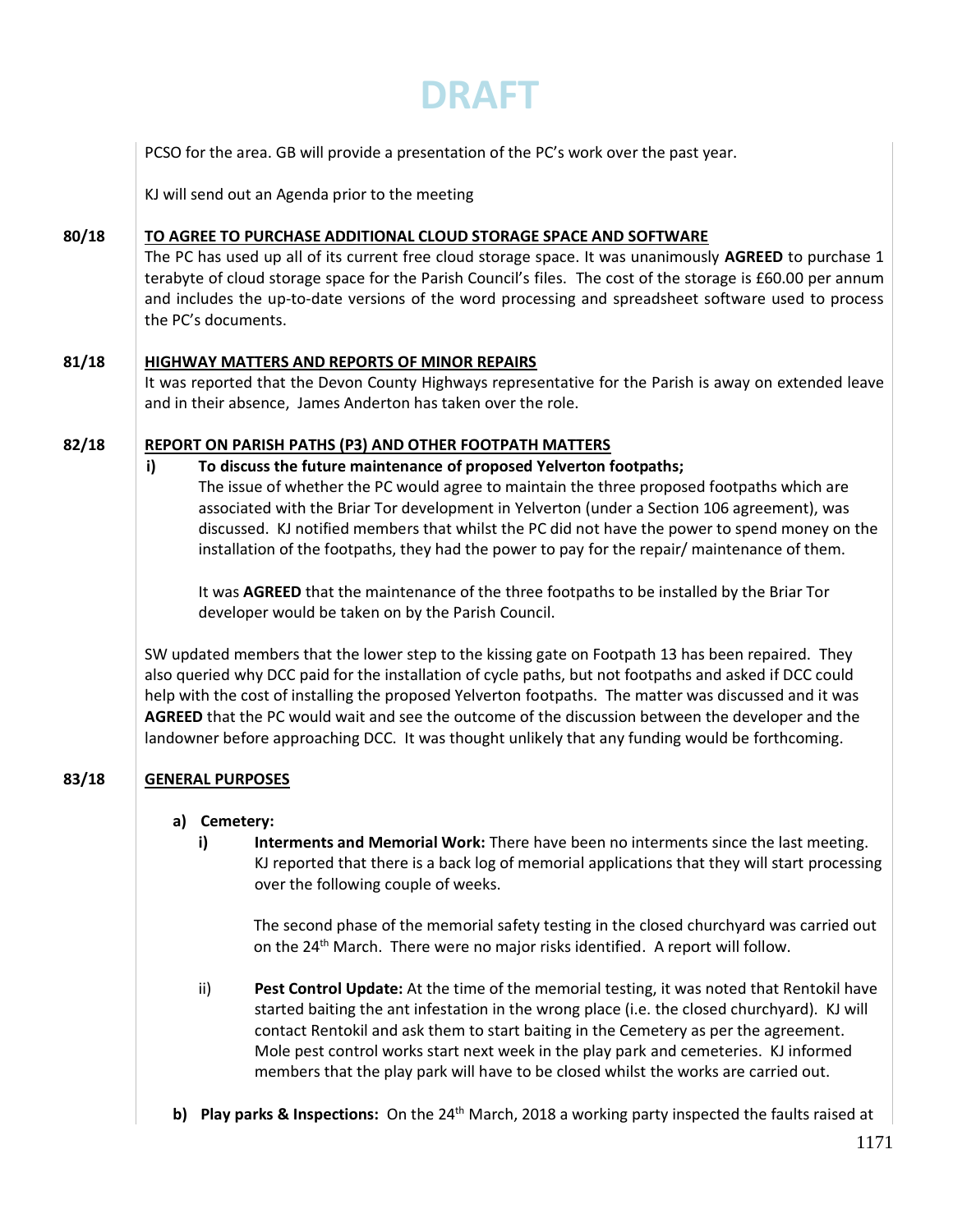the annual inspection of the play equipment at Buckland Monachorum play park. As a result, LL has repainted the spring to the circular spinner. MF will be placing bark chippings beneath the metal climbing frame and KJ will order some stoppers to protect the bolts on the wooden safari climbing frame.

- **c) To set up standing order for new grounds maintenance contractor:** The matter was discussed and it was **AGREED t**hat RC and DB will liaise and visit the bank to sign a standing order agreement on behalf of the Parish Council. KJ will forward them details for the order to be set up.
- **d) Crapstone Field:**
	- **i) To discuss concerns about ground conditions at Crapstone Field and the effect on horses grazing in the field:** Members discussed the matter and agreed that it had been a particularly bad winter in terms of the amount of rainfall. It was **AGREED t**hat Councillors felt that everything was being done for the horses and that the situation was improving now that Spring is on its way.
	- **ii) To discuss the feasibility of installing an all-weather tennis court on the field:** The matter had been raised at the previous meeting, unfortunately Cllr Hustler was unable to attend the meeting to give further details.
	- **iii) To discuss next steps for wetland nature reserve project:** SW said that the steering group would meet soon to discuss how the TAP fund money that had been awarded to the project would be spent. It was also **AGREED** that the Parish Council would ring fence £500.00 to carry forward to the next financial year (2018/19) for the project.

SW asked for the Parish Council's permission to attach bat and bird boxes to the trees around the wetland project area. The matter was discussed and it was **AGREED** to delegate the decision to the General Purposes Committee.

### **84/18 CORRESPONDENCE AND COMMUNICATIONS FROM OTHER AGENCIES**

*All general correspondence this month via email has been forwarded to all Cllrs prior to the meeting.*

Cllr Fowler notified members that he has written to Cllr Philip Sanders to ask if S.106 funding could be given to the school following the decision by the Planning Inspectorate to allow the development of 22 houses on the Abbey Field site. Cllr Cheadle informed him that this would not be possible because the decision was made on appeal.

KJ reported that the Buckland Bounder organisers have written to the PC to ask for permission to use a number of footpaths for the event. The matter was discussed and it was **AGREED** that it is not the Council's place to allow the event to use the footpaths, as they are open to the public. KJ will check with Ros Davies at DCC and get back to the organisers.

The PC has also received another complaint about people driving their cars the wrong way through Yelverton shops car park. The consensus of opinion was that the signage is advisory only because delivery tankers to the petrol station have to gain access from the far end of the car park. If the signage was changed to prohibit vehicular access from the far end, then the petrol station would not be able to have